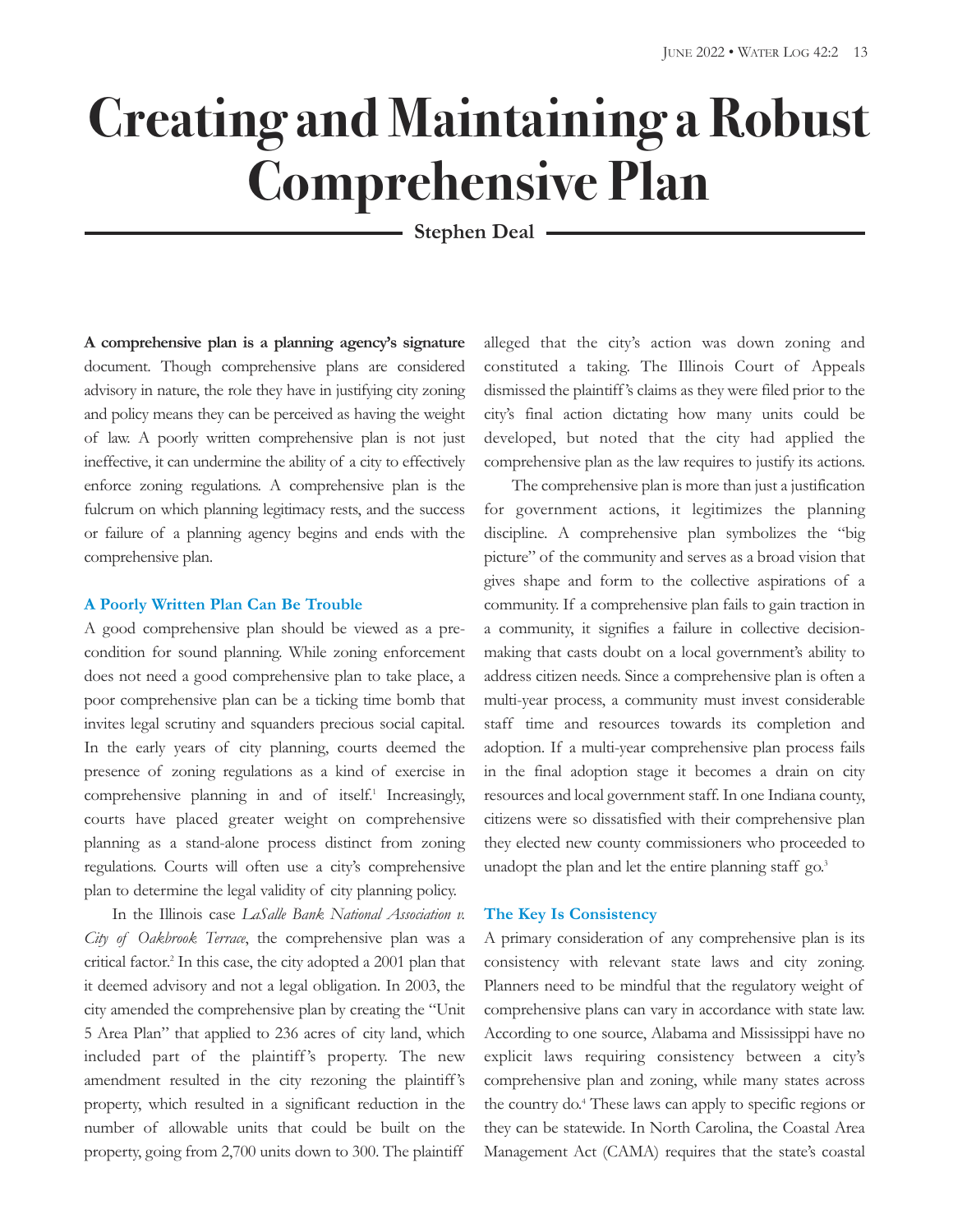counties prepare comprehensive land use plans and that these plans must be consistent with formal guidelines developed by the Coastal Resource Commission. <sup>5</sup> The states of Oregon, California, and Hawai'i require consistency of land-use regulations to the comprehensive plan, and cities are required to produce findings that show the plan and zoning are in sync.

In some instances, urban regions have regional authorities that have a direct say in the planning process of a community. In Minnesota, the Metropolitan Council has been directing planning activities in the seven-county Twin Cities region since 1976. <sup>6</sup> Every 10 years the council creates a long-range development plan for the region. When communities in the region write their own comprehensive plans, those community plans must be consistent with the long-range development plan. Since the enactment of this policy, more than 2,200 local plans and plan amendments have been reviewed, with the council requesting modifications from 24 of them. It should be noted that a city's own land use regulations may also elevate a plan beyond its advisory role. One example of this would be an ordinance requirement stipulating that a conditional use permit can only be approved upon showing that the proposed land use activity is in keeping with the comprehensive plan.

Other aspects of the plan, such as how often it is updated, are also important in making the plan robust and a legitimate tool for city guidance. As a general rule of thumb, a comprehensive plan should be updated on a regular cycle, such as every three to five years.<sup>7</sup> City planning departments must be mindful of changing conditions in demographics that might invalidate fact finding used to justify the plan. <sup>8</sup> If a comprehensive plan is over five years old, its generally a good idea to update the plan to reflect new data as demographic changes may affect recommendations made on land use, the transportation network, and public facilities.

**The Importance of Transparency when Developing Plans** A city should strive for robust public involvement in all of its planning activities, but that is especially true when it comes to developing a comprehensive plan. If a plan is to have any weight or sense of legitimacy in the eyes of the public it needs to be promoted among city stakeholders and be reasonably well understood by all parties involved in local governance. One notable example of public involvement in comprehensive plan development comes from Tuscaloosa, Alabama. When the City of Tuscaloosa created a new comprehensive plan in 2021 there were ample opportunities for public input. During the drafting period for the plan there were 11 steering committee meetings, two 3-hour open house sessions, and numerous public hearings before the City Planning and Zoning Commission. 9

In addition to meetings, the city also used many unique communication methods to convey the value and significance of the plan to city residents, including a social media campaign, radio interviews, a project website, letters to the editor, and various flyers and posters promoting the plan's framework. The plan was approved by the City Planning and Zoning Commission. It was recognized with an Outstanding Planning Award for a Comprehensive Plan by the Alabama State Chapter of the American Planning Association.<sup>10</sup>

A good public engagement strategy is essential for community buy-in, but the success of a comprehensive plan rests on its ability to communicate a cohesive vision. To put it simply, public transparency is only possible if the plan itself is clear in its intent. In Memphis, Tennessee, local government officials were tasked with rebuilding the city's long-term planning infrastructure. The city's comprehensive plan, Memphis 3.0, was not simply a new plan, but a course correction for a city that had not updated its plan since 1981.<sup>11</sup>

The plan's simple vision was "Build Up, Not Out," and the planning effort focused on the downtown core and 13 other neighborhoods with the potential for greater walkability. The plan also identified three degrees of change (nurture, accelerate, and sustain) to be encouraged in target neighborhoods. Nurture actions provide stability to neighborhoods in decline, accelerate actions support change that is already taking place but requires additional support, and sustain actions support existing character. Target neighborhoods were also classified by their community character, such as whether they were an urban center or a neighborhood crossing. The plan has proven to be a big success, as it established a logical framework for local investment. According to the city's planning director, in the first year of its adoption, 71 percent of development investment was in anchors and anchor neighborhoods identified in the comprehensive plan. <sup>12</sup> By employing a broad vision, utilizing simple language, and highlighting neighborhoods for targeted investment, Memphis 3.0 demonstrates how a well-written comprehensive plan can inject transparency into local decision-making.